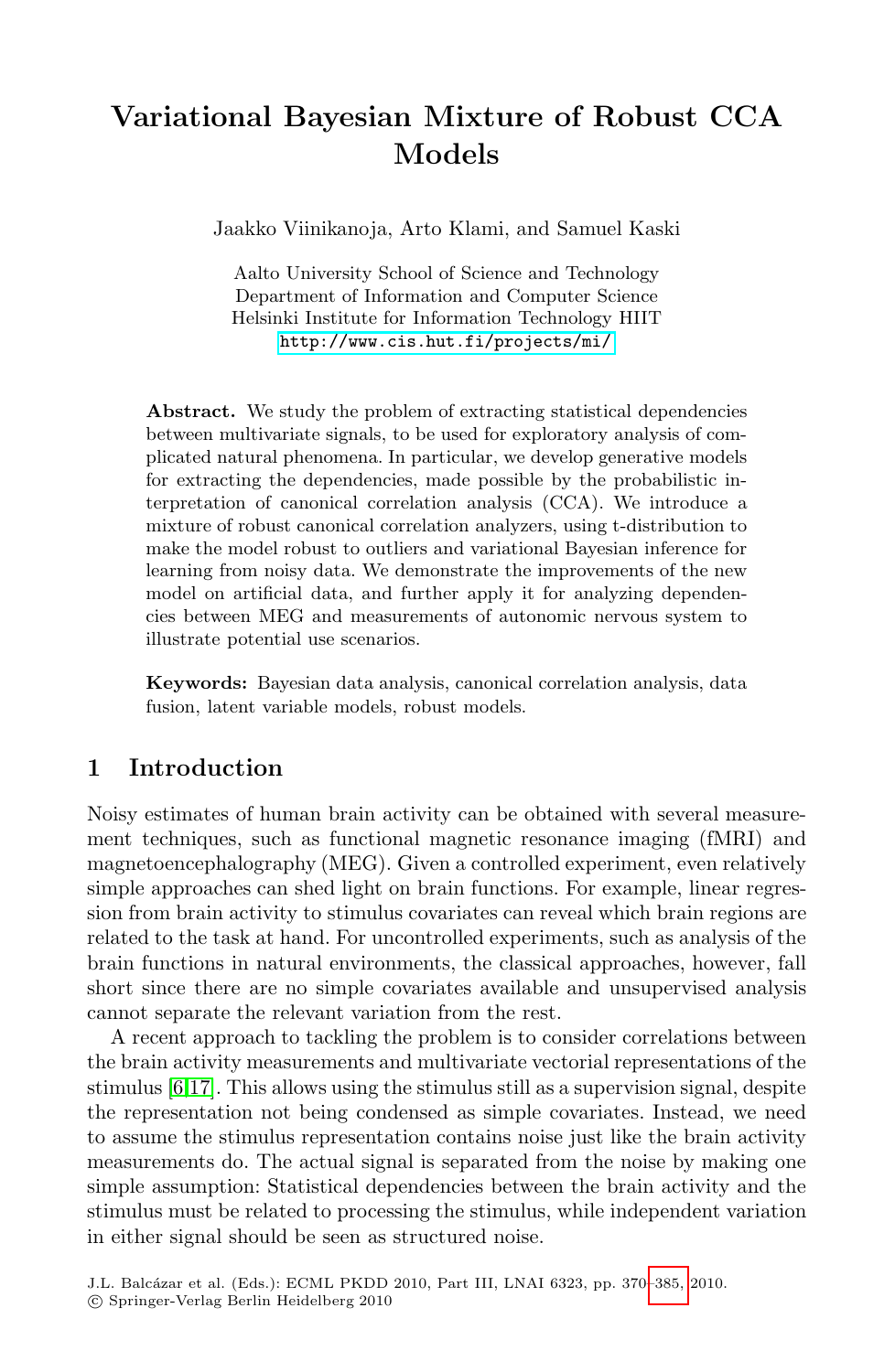Canonical correlation analysis (CCA) is a standard approach for finding correlations [betw](#page-15-1)een two multivariate sources (see, *e.g.*, [9]), and is the method used in [17] for analysis of fMRI data under natural stimulation. CCA has, however, several limitations that make it suboptimal in practical applications. It assumes the signals are stationary, does not come with an easy way of estimating the [n](#page-15-1)umber of correlated components, is not robust against outliers, and estimating the reliability of the components is difficult. Building on the probabilistic interpretation of CCA, we have earlier introduced a model that removes the stationarity assumption through mixture modeling and automatically learns the model complexity from data [10]. The earlier model, however, has practical limitations that prevent using it for neuroinformatics applications. In this article we improve the model further, by introducing more efficient and more easily interpretable inference procedure, and by making the model robust to outliers.

The model in [10] used posterior sampling for inference, and was formulated as a Dirichlet process mixture for estimating the model complexity, which makes the model suitable for small sample sizes but the inference becomes very inefficient for large data sets. In particular, the model does not have a fully conjugate prior, and hence less efficient sampling strategies need to be applied. Consequently, applying the model for analysis of MEG data would be beyond computationally feasible by some orders of magnitude. Furthermore, neuroscientific interpretation of the results of such a model would be difficult since the posterior sampler returns a set of results that need to be processed further for [co](#page-14-0)nclusive summaries. In this paper we solve both of these issues by switching to variational inference, which results in highly efficient optimization and also makes interpretation more straighforward since the approach is deterministic, while retaining the mixture capability and automatic r[ele](#page-15-2)vance determination prior for inferring the number of correlating components.

The robustness to outliers is obtained by replacing the generative assumption of Gaussian noise by that of Student's t-distribution, modeled as a scale-mixture [11]. Similar representation was earlier used in the robust CCA variant of [2], but they only sought a maximum likelihood estimate for the model parameters instead of considering the full posterior distribution. Robust variational inference has earlier been presented only for simpler projection methods such as robust PCA [8,12] and robust factor analysis [5], using two different alternative approximations that have not been compared earlier. We show that there is no noticeable difference in accuracy or computational complexity between the two alternatives.

We illustrate the technical properties of the model using artificial data, showing the improvements in a set of experiments. We also demonstrate what kind of real analysis scenarios the model is useful for, by using it to learn dependencies between brain oscillations and autonomic nervous system (ANS) response under emotional sound stimuli. The emotions of the user are strongly visible in ANS but only vaguely in MEG, and correlations between these two pinpoint possible hypotheses on what part of the variation in the signals captured by MEG might be related to the emotions. In brief, the ANS measurements can be considered as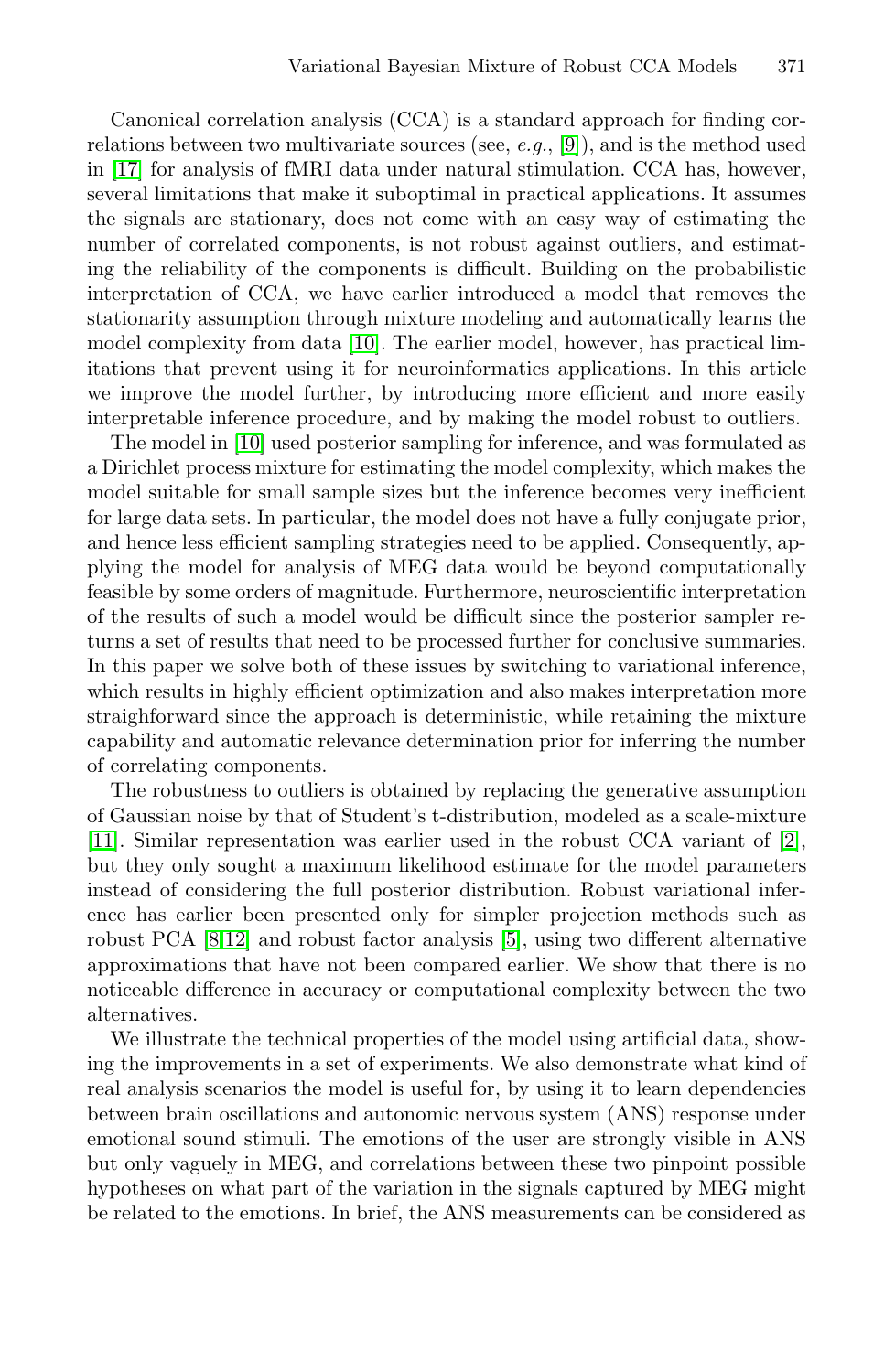noisy descripti[on](#page-14-1)s of the stimulus itself. The model is shown to find interpretable clusters that capture much stronger correlations than stationary analysis could. The model also outperforms the alternative of first clustering the data and then applying CCA separately for each of the clusters [7].

# **2 Bayesian CCA**

The probabilistic CCA (PCCA) [3] is a generative probabilistic model for two multi-dimensional data sources  $\mathbf{X}_1 = [\mathbf{x}_{11}, \dots, \mathbf{x}_{1N}]$  and  $\mathbf{X}_2 = [\mathbf{x}_{21}, \dots, \mathbf{x}_{2N}]$ . The model is written as

$$
\mathbf{t}_{n} \sim \mathcal{N}(\mathbf{t}_{n}|0, \mathbf{I}_{D})
$$
  
\n
$$
\mathbf{x}_{1n}|\mathbf{t}_{n} \sim \mathcal{N}(\mathbf{x}_{1n}|\mathbf{W}_{1}\mathbf{t}_{n} + \boldsymbol{\mu}_{1}, \boldsymbol{\Psi}_{1})
$$
  
\n
$$
\mathbf{x}_{2n}|\mathbf{t}_{n} \sim \mathcal{N}(\mathbf{x}_{2n}|\mathbf{W}_{2}\mathbf{t}_{n} + \boldsymbol{\mu}_{2}, \boldsymbol{\Psi}_{2}),
$$
\n(1)

where the  $\Psi$  denote the precision matrices of the normal distribution. The latent variables **t** encode the low-dimensional statistically dependent part while projection matrices  $W_1$  and  $W_2$  specify how this dependency is manifested in each of the data sources. Bach and Jordan [3] established the connection between this probabilistic model and classical CCA by showing that the maximum-likelihood solution of the model coincides with the classical solution except for an arbitrary rotation in the latent space and projection matrices. PCCA as such does not solve any of the problems classical CCA has since it is merely an equivalent description, but the probabilistic formulation makes justified extensions possible. In the remainder of this section, we walk through the extensions and modifications required for creating a practically applicable dependency modeling tool for real-world signals.

The first step is to make the inference more reliable by switching from the maximum likelihood solution to full Bayesian analysis, by complementing the likelihood with priors for the model parameters. We adopt the formulation of [10,16] for Bayesian CCA (BCCA)

$$
\mathbf{w}_{ij}|\alpha_i \sim \mathcal{N}(\mathbf{w}_{ij}|0, \text{diag}(\alpha_{i1}, \dots, \alpha_{iD}))
$$
  
\n
$$
\alpha_{ij} \sim \mathcal{G}(\alpha_{ij}|a_i, b_i)
$$
  
\n
$$
\mathbf{\Psi}_i \sim \mathcal{W}(\mathbf{\Psi}_i|\gamma_i, \mathbf{\Phi}_i)
$$
  
\n
$$
\boldsymbol{\mu}_i \sim \mathcal{N}(\boldsymbol{\mu}_i|0, \beta_i \mathbf{I}),
$$
\n(2)

where  $\mathcal G$  is the gamma distrib[uti](#page-15-1)[on,](#page-15-4)  $\mathcal W$  denotes the Wishart distribution, the subscript i is used to denote the data sources, and the distribution of data is given in (1). The rest of the symbols are hyper-priors of the model. The priors for the projection matrix row vectors  $p(\mathbf{w}_{ij} | \alpha_i)$  and the precision prior  $p(\alpha_{ij})$  implement the Automatic Relevance Determination (ARD) [14] which automatically controls the number of the components in the model by adjusting the precisions  $\alpha_{ij}$  – the precisions for unnecessary components are driven to infinity, and hence the posterior peaks around the zero vector. Both [10,16] experimentally verified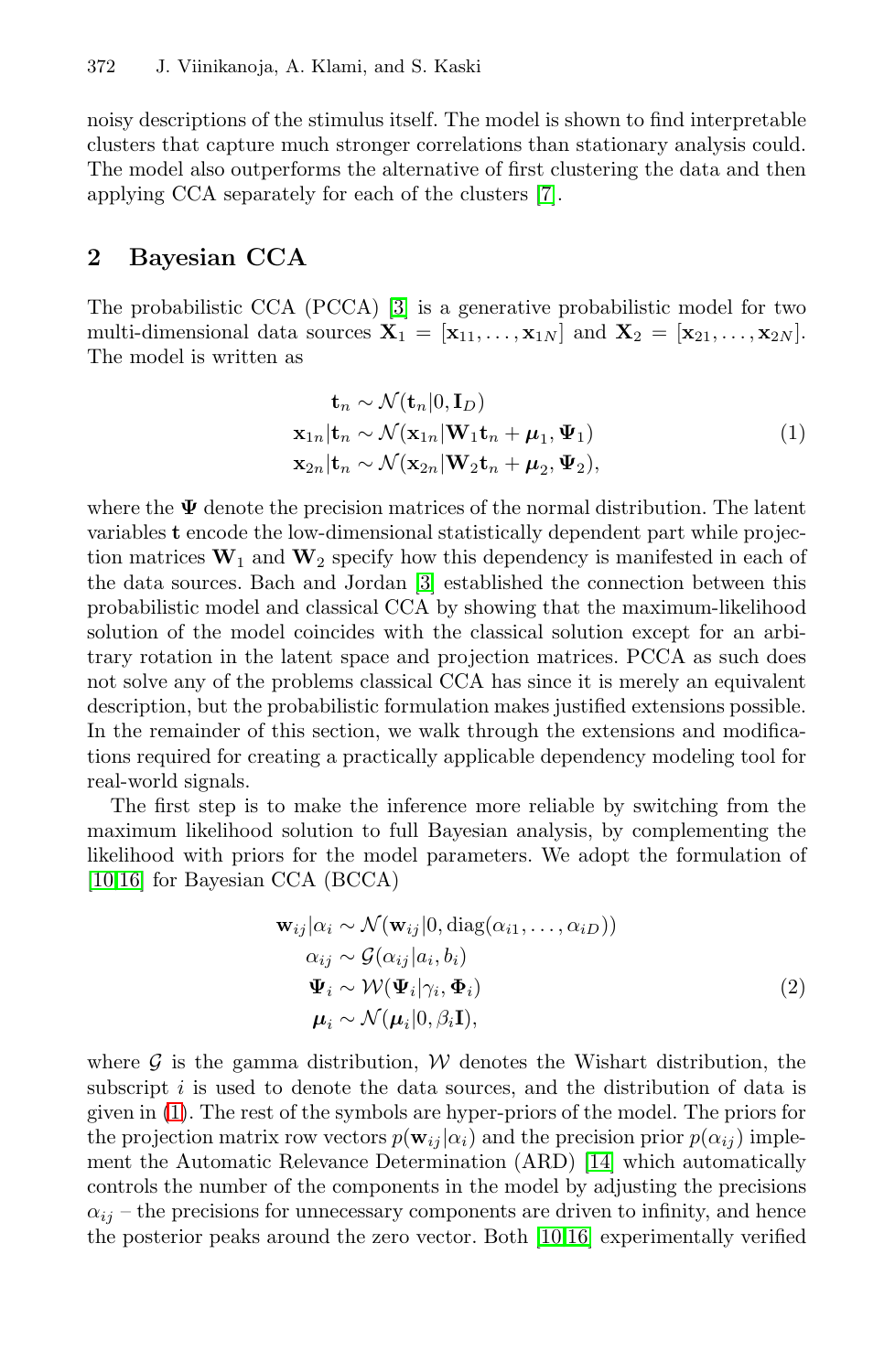that the ARD mechanism detects the correct dimensionality of the latent space, which is the second necessary component for our practically usable model.

The Bayesian CCA model makes a strict assumption of Gaussian noise, which is problematic for many real life signals used as stimulus representations or brain activity measurements. This problem can be alleviated by replacing both the [Ga](#page-15-5)ussian noise and the Gaussian latent variables by Student's t-distribution (with  $\nu$  degrees of freedom) that is more robust to outliers:

$$
\begin{aligned} \mathbf{t}_n &\sim \mathcal{S}(\mathbf{t}_n | 0, \mathbf{I}_D, \nu) \\ \mathbf{x}_{1n} | \mathbf{t}_n &\sim \mathcal{S}(\mathbf{x}_{1n} | \mathbf{W}_1 \mathbf{t}_n + \boldsymbol{\mu}_1, \boldsymbol{\Psi}_1, \nu) \\ \mathbf{x}_{2n} | \mathbf{t}_n &\sim \mathcal{S}(\mathbf{x}_{2n} | \mathbf{W}_2 \mathbf{t}_n + \boldsymbol{\mu}_2, \boldsymbol{\Psi}_2, \nu). \end{aligned}
$$

For efficient inference, we exploit the latent infinite scale-mixture formulation of the t-distribution [11],

$$
\mathcal{S}(\mathbf{t}|\boldsymbol{\mu}, \boldsymbol{\Lambda}, \nu) = \int_0^\infty du \, \mathcal{N}(\mathbf{t}|\boldsymbol{\mu}, \boldsymbol{\Lambda}) \mathcal{G}(u|\nu/2, \nu/2).
$$

Using this formulation, we can write the robust CCA model by adding an extra level of hierarchy

$$
u_n \sim \mathcal{G}(u_n|\nu/2, \nu/2)
$$
  
\n
$$
\mathbf{t}_n|u_n \sim \mathcal{N}(\mathbf{t}_n|0, u_n \mathbf{I}_D)
$$
  
\n
$$
\mathbf{x}_{1n}|u_n, \mathbf{t}_n \sim \mathcal{N}(\mathbf{x}_{1n}|\mathbf{W}_1\mathbf{t}_n + \boldsymbol{\mu}_1, u_n \boldsymbol{\Psi}_1)
$$
  
\n
$$
\mathbf{x}_{2n}|u_n, \mathbf{t}_n \sim \mathcal{N}(\mathbf{x}_{2n}|\mathbf{W}_2\mathbf{t}_n + \boldsymbol{\mu}_2, u_n \boldsymbol{\Psi}_2).
$$

This formulation has conjugate conditional distributions, which considerably simplifies inference. The above formulation for robust CCA has earlier been presented by [2], but they only considered the maxi[mum](#page-15-1) likelihood estimate for the parameters. We couple the robust noise assumption with the priors for the Bayesian CCA model (2) to arrive at the novel model of Robust Bayesian CCA (RBCCA). It is a basic building block of our full model.

### **2.1 Mixture of Robust Bayesian CCAs**

Next we turn our attention to removing the stationarity assumption, by replacing it with piecewise stationarity. In this work we follow our earlier model [10] and introduce a probabilistic mixture of robust Bayesian CCA models, letting each mixture cluster to model different kind of dependencies between the signals.

We formulate the probabilistic mixture by introducing an additional multinomial latent variable which generates the mixture assignment [13]. The robust mixture CCA model is therefore obtained by adding the latent variable  $z_n \sim$  Multinomial $(z_n|\pi)$ , where  $\pi$  denotes the probabilities of the clusters (we use point estimates for  $\pi$ , but the extension to Dirichlet prior would be straightforward), and conditioning all the rest of the latent variables and parameters on the value of  $z_n$ .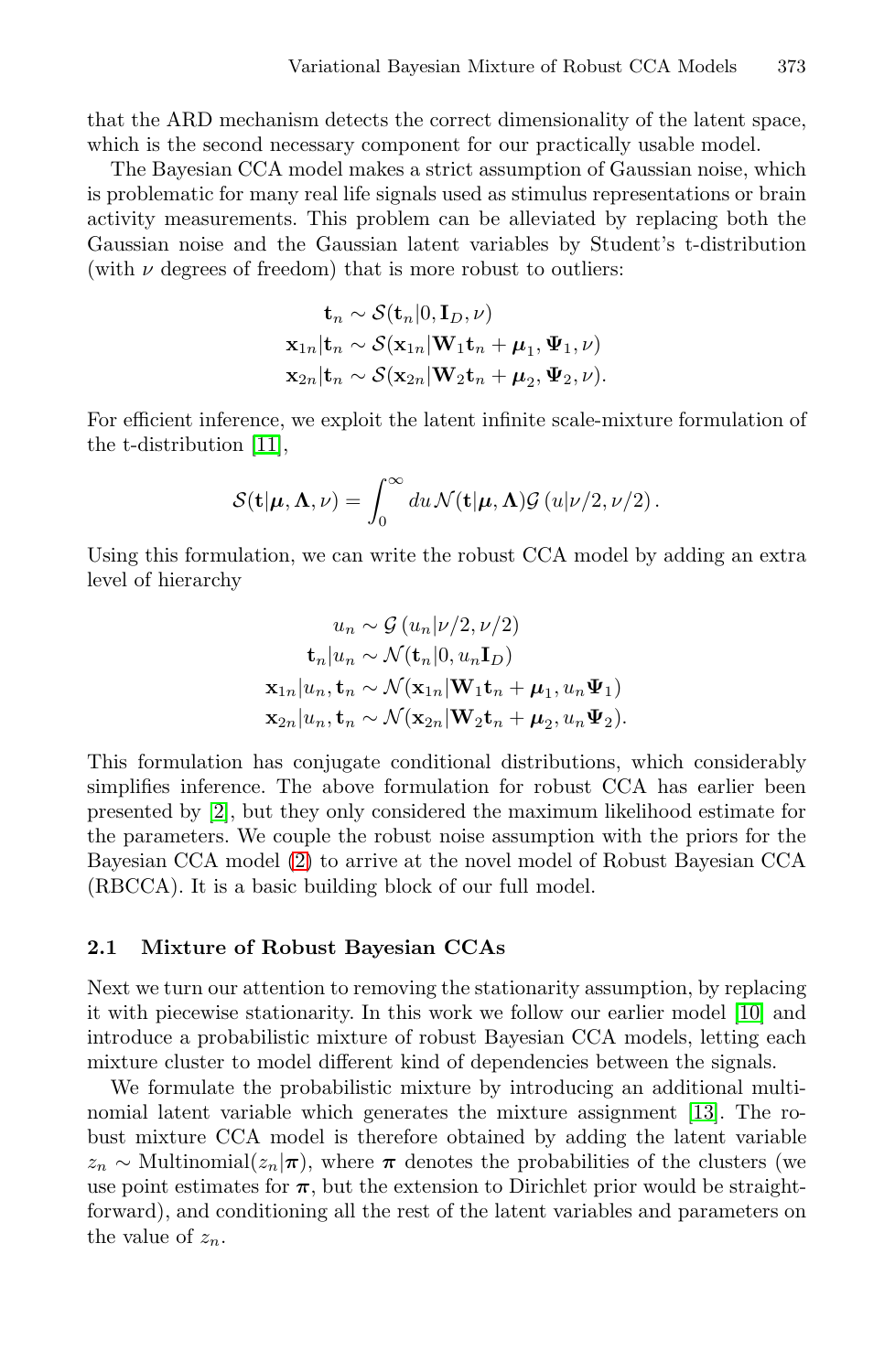

**Fig. 1.** Plate diagram of the mixture of robust CCA models. N denotes the samples, M the mixture clusters and V the two data sources. The hyper-priors of the variables are excluded for clarity.

The full model includin[g](#page-15-6) [the](#page-15-7) mixture formulation for non-stationarity, ARD prior for choosing the number of correlated components within the clusters, and the t-distribution for handling outliers is represented in Figure 1. All of the models described above like RBCCA and mixture of Gaussian BCCAs are obtained as special cases of the full model, as are a number of other models. In particular, fixing  $1/\alpha_{ij} = 0$  results in (robust) Gaussian mixture model [1], setting **Ψ** diagonal gives (robust) factor analysis [5], and further restricting it to be spherical leads to (robust) Bayesian PCA [8,12].

### **2.2 Variational Inference**

For analysis, the above model formulation needs to be coupled with an inference algorithm. In particular, we need to learn the posterior distribution of the model parameters, and be able to make predictions for future data. Since the goal is to be able to apply the model for analysis of potentially very large data sets, we steer away from the computationally heavy e[arl](#page-14-2)ier alternatives like the Gibbs sampling approach of [10] for mixture of BCCA inference, and instead choose to use the deterministic variational approximation. The resulting algorithm is computationally as efficient as finding the maximum likelihood or maximum a posteriori estimate through the EM algorithm, but maintains the advantage of full Bayesian analysis in capturing the uncertainty in the results. Next, we briefly summarize the variational Bayesian (VB) approach for inference, and only explain in more detail the choices specific for the novel parts of the model. For more extensive introduction to variational inference see, *e.g.*, [4].

The core of the inference process is in learning the posterior distribution  $p(H|\mathbf{X}_1, \mathbf{X}_2, \Theta)$  of both the latent variables and the model parameters, denoted collectively as  $H = {\mathbf{Z}, \mathbf{U}, \mathbf{T}, \mathbf{W}_1, \mathbf{W}_2, \boldsymbol{\mu}_1, \boldsymbol{\mu}_2, \boldsymbol{\Psi}_1, \boldsymbol{\Psi}_2}$ , given the observed data and model hyper-parameters  $\Theta$ . Finding the true posterior is not feasible even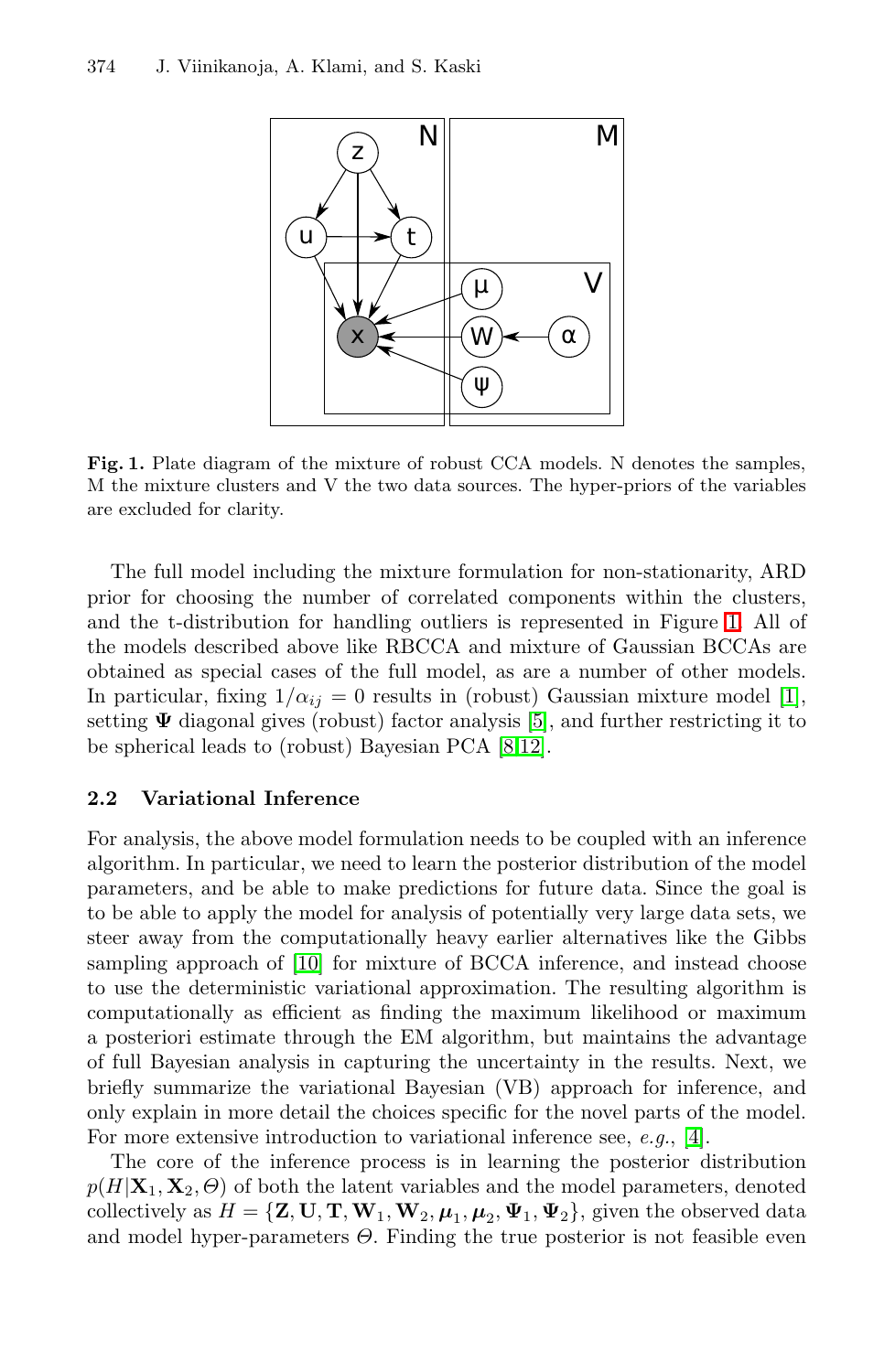for the basic CCA model, let alone the full robust mixture, because evaluating the marginal log-likelihood

$$
\ln p(\mathbf{X}_1, \mathbf{X}_2 | \Theta) = \ln \left( \int dH \, p(H, \mathbf{X}_1, \mathbf{X}_2 | \Theta) \right)
$$

is not tractable.

With variational Bayesian inference the problem is solved by approximating the true posterior with a variational [dis](#page-15-4)tribution  $q(H)$  from some limited class of distribution functions so that the inference remains tractable [4]. In practice, the class of distributions is limited by assuming that the full posterior factorizes into a number of (a priori) independent terms, and the optimal distribution in this class is chosen by minimizing the Kullback-Leibler divergence from the approximation to the true posterior  $D_{KL}(q(H)||p(H|\mathbf{X}_1, \mathbf{X}_2, \Theta))$ . The full posterior is then found by an iterative EM-style algorithm. The resulting update formulas, based on the factorization described below, are given in the Appendix.

Following the variational Bayesian CCA by Wang [16], we consider a variational distribution for which the parameter part is full[y f](#page-15-6)[act](#page-15-7)orised as

$$
\prod_{i=1}^{2} \prod_{k=1}^{M} q(\boldsymbol{\Psi}_i^k) q(\boldsymbol{\mu}_i^k) q(\boldsymbol{\mathbf{W}}_i^k) q(\boldsymbol{\alpha}_i^k).
$$
\n(3)

We then focus on the approximation used for the latent variables, naturally factorized over the data points as  $\prod_{n=1}^{N} q(z_n, u_n, \mathbf{t}_n)$ . It is clear that we need to consider separate terms for each cluster,  $q(z_n)q(u_n, \mathbf{t}_n|z_n)$ , but for the latter term two different tractable approximations are possible. For example [8,12] use the approximation  $q(u_n)q(t_n)$ , assuming conditional independence between  $u_n$  and  $\mathbf{t}_n$ , whereas [5] chose  $q(u_n)q(\mathbf{t}_n|u_n)$ , not introducing any independence assumptions beyond those in the actual model. In our scenario both solutions are analytically tractable, conditioned on  $z_n$ .

To our knowledge, these two choices have not been compared before, nor the additional independence assumption justified. Since both are tractable and lead to implementations of comparable computational complexity, the relative accuracy of the two approximations is an interesting question for variational approximations of t-distribution models in general. Hence, we implemented both alternatives and empirically compare them in the experiments, showing that the difference in performance is negligible, making both alternatives valid. The formulas given in the Appendix assume the approximative  $q(u_n)q(\mathbf{t}_n)$  factorisation.

Besides learning the posterior distribution of the latent variables and model parameters, we are naturally interested in making predictions for new data. Both inferring **x**<sup>1</sup> given **x**<sup>2</sup> (or vise versa) and inferring the latent variable **t** given **x**<sup>1</sup> and/or **x**<sup>2</sup> are useful for various application scenarios. Exact calculation of these distributions is again untractable due to the dependency on the hidden data posterior distributions. However, we can utilize the variational distributions to make the predictions tractable. For a new data point,  $q(z, u, \mathbf{t})$  is chosen as the distribution which maximizes the variational lower bound of  $\ln p(\mathbf{X}_{-i}|\Theta)$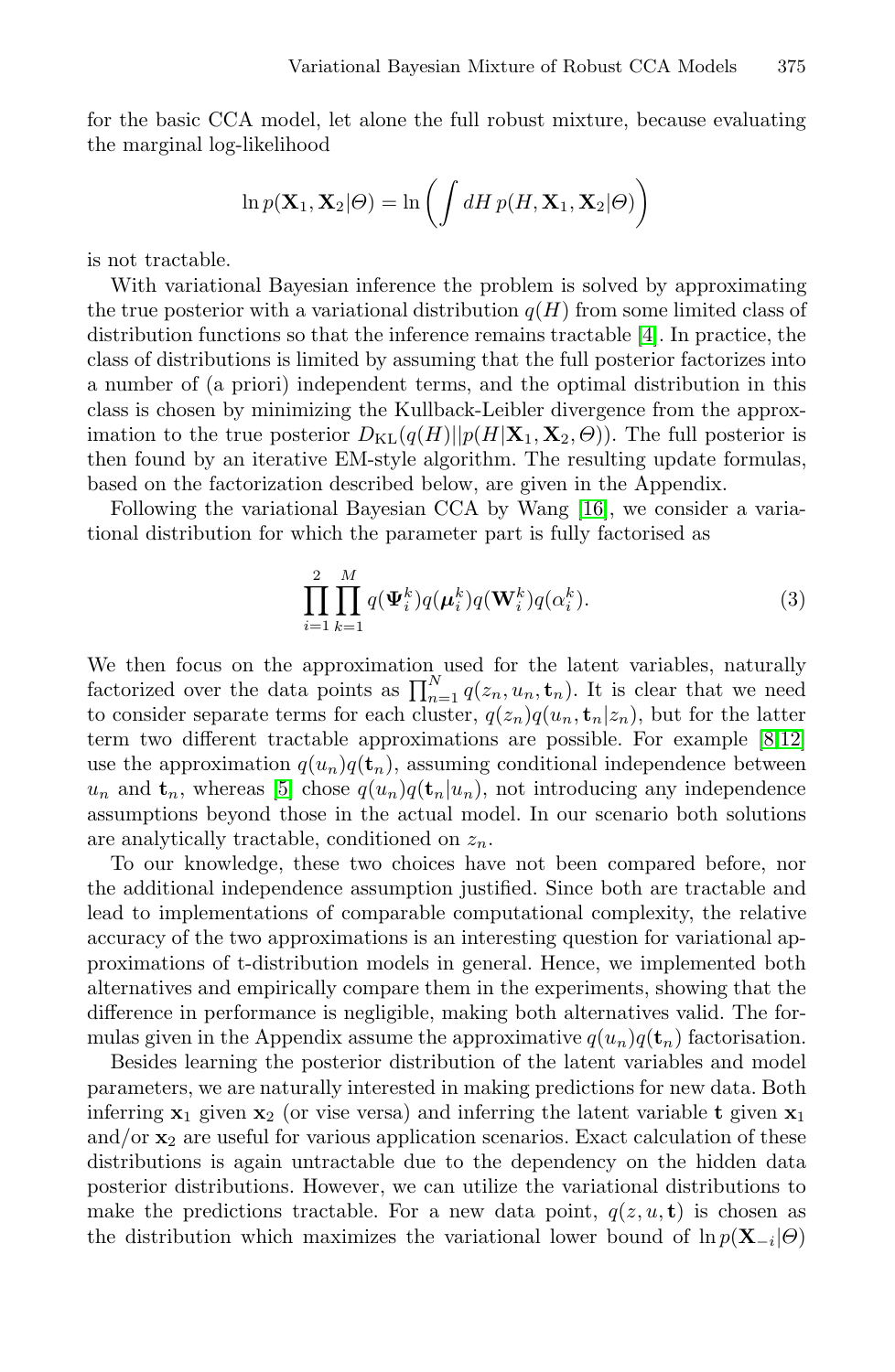where  $-i$  denotes the observed data source(s). As an example, we consider the predictive density  $p(\mathbf{x}_i|\mathbf{x}_{-i})$ . Using the conditional independence of  $\mathbf{x}_i$  and  $\mathbf{x}_{-i}$ when **t** is known, and integrating out **t** results in

$$
\mathbf{x}_i|z_k=1, u, \Psi_i, \boldsymbol{\mu}_i, \mathbf{W}_i \sim \mathcal{N}(\mathbf{x}_i|\mathbf{W}_i^k\boldsymbol{\mu}_{t_k}+\boldsymbol{\mu}_i^k, ((u\boldsymbol{\Psi}_i^k)^{-1}+\mathbf{W}_i^k\boldsymbol{\Sigma}_{t_k}(\mathbf{W}_i^k)^{\top})^{-1}),
$$

where the information from the observed data source is encapsulated in the parameters  $\mu_t$ ,  $\Sigma_{t_k}$  and the gamma distribution of u (these paremeters, however, are slightly different in comparison to the formulas in the Appendix as we observe only **X**−i). The above predictive density assumes the factored approximation for the latent variables; with the non-factored alternative the density is of the same form but  $\Sigma_{t_k}$  will explicitely depend on u.

The above expression does not yield a closed form expression for the distribution  $p(\mathbf{x}_i|\mathbf{x}_{-i})$  but at least the two first moments are analytically tractable. The most important quantity is the conditional mean

$$
\mathbb{E}[\mathbf{x}_i|\mathbf{x}_{-i}] = \sum_{k=1}^M q(z_k) \langle \mathbf{W}_i^k \rangle_{q(\{\mathbf{W}_i\})} \boldsymbol{\mu}_{t_k} + \langle \boldsymbol{\mu}_i^k \rangle_{q(\{\boldsymbol{\mu}_i\})}.
$$

## **3 Model Validation**

To validate that the model does what it promises, we performed two experiments using artificial data. First we show how replacing the Gaussian distribution with t-distribution considerably improves the accuracy of the model in presense of increasing amounts of outliers. At the same time we compare the two alternative variational factorizations for t-distributed latent variable models, showing that there is no noticeable difference in accuracy. Then we show how the model correctly captures non-stationarity with clusters and automatically extracts the correct number of correlated components.

In both of our artificial data experiments, we fix the hyperparameters to values corresponding to broad priors  $(a_i = b_i = 0.1, \gamma_i = d_i + 1, \Phi_i = 10^2$ **I**,  $\beta_i = 1$ ) and consequently let the data determine the model parameters. The hyper-parameters  $\pi$  and  $\nu$ : are updated by maximizing the variational lower bound which leads to closed form and line-search update rules.

#### **3.1 Robustness against Outliers**

We start by showing the importance of robust modeling in presense of outliers. We first generate data  $(N=500)$  from the model (with single cluster), and then add a varying number of outlier data points drawn from the uniform distribution. We then compare the robust model with the two alternative variational approximations against the Gaussian model by measuring the variational lower bound and the mean error in predicting  $x_1$  from  $x_2$ . Figure 2 shows how the performance is identical for the case of no outliers, meaning that there is no harm in using the robust variant, and that already for fairly modest ratios of outliers the robust variant is considerably better.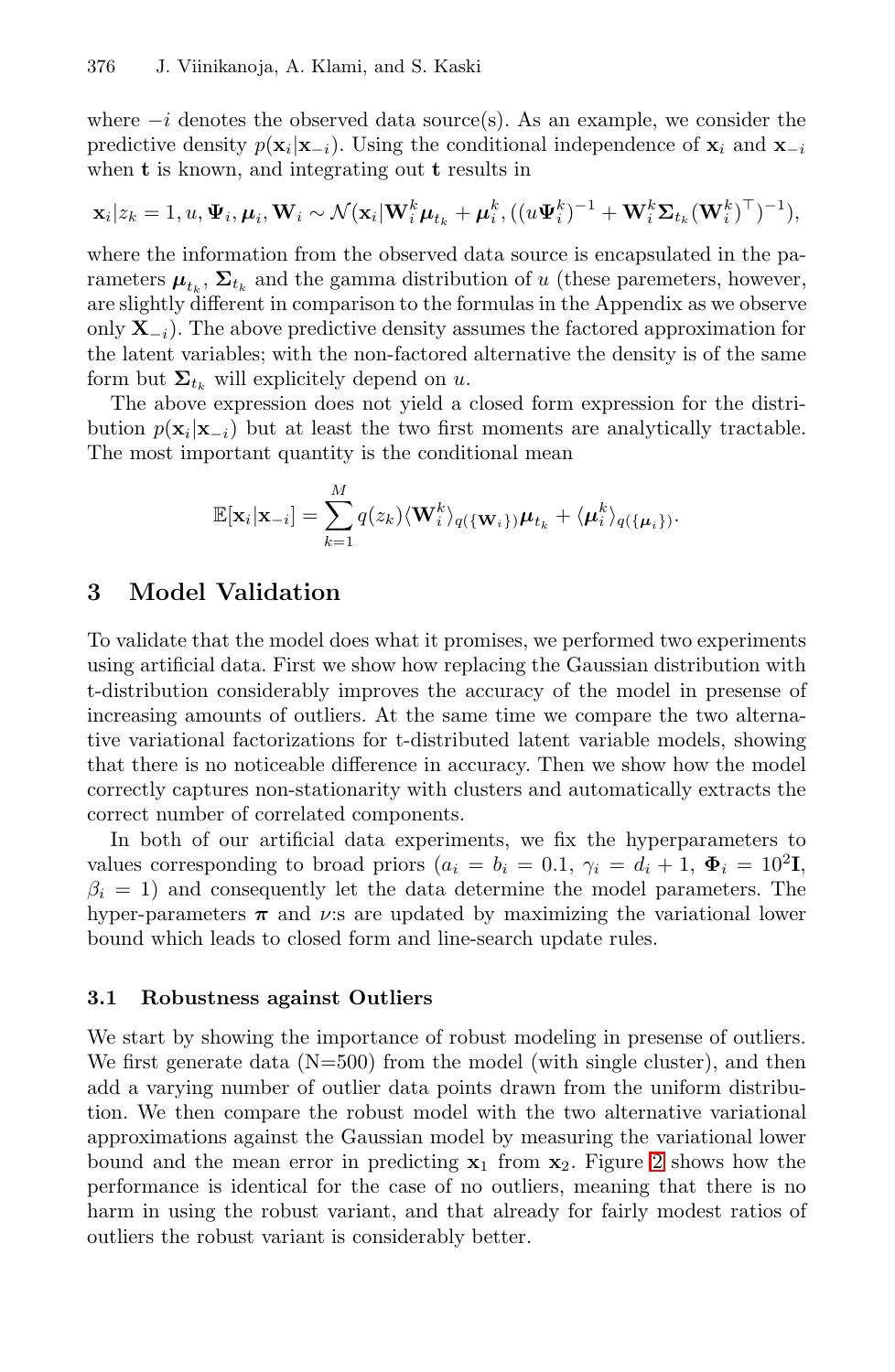

**Fig. 2. Left:** The mean prediction error for the robust CCA model stays essentially constant irrespective of the number of outliers in the data, whereas the Gaussian CCA model starts losing accuracy already for a low number of outliers. Even below 1% of samples being outliers the difference in accuracy is already noticeable. **Right:** The same effect is visible also in the variational lower bound. For both measures the curves for the two alternative approximations for the robust variant are completely overlapping, showing no difference.

The results also indicate that there does not seem to be any difference between the tw[o](#page-8-0) variational approximations for the t-distribution. To further compare the alternatives, we construct an experiment designed to emphasize potential differences. We generate the data from the t-distribution with just  $\nu = 2$  degrees of freedom, making the data very heavy-tailed (for high values of  $\nu$  the t-distribution approaches Gaussian). The model is trained for  $N = 10000$  data points, and 10 separate sets of 10000 data points are used for testing. We measure the error in predicting  $\mathbf{x}_1$  given  $\mathbf{x}_2$ , both with the mean prediction error and quantiles of the error distribution to emphasize potential tail effects. The results, collected in Table 1, confirm that the accuracies are indeed comparable.

### **3.2 Model Selection**

Next we show how the model comes with ready tools for choosing the model complexity. For any real analysis task both the number of clusters needed to correctly capture the non-stationary dependencies and the number of correlating components in each of the clusters are unknown. We show how the ARD prior for the projection matrices removes the need of explicitly specifying the number of components, by automatically ignoring unnecessary components, and how the marginal likelihood of the model reveals the correct number of clusters.

We created  $M = 3$  clusters each consisting of 2000 points from the model

$$
\begin{aligned} \mathbf{t}_n &\sim \mathcal{N}(\mathbf{t}_n | \mathbf{0}, \mathbf{I}) \\ \mathbf{x}_{1n} | \mathbf{t}_n &\sim \mathcal{N}(\mathbf{x}_{1n} | \mathbf{W}_1^k \mathbf{t}_n + \boldsymbol{\mu}_1^k, (\mathbf{L}_1^k \mathbf{L}_1^{k\top})^{-1}) \\ \mathbf{x}_{2n} | \mathbf{t}_n &\sim \mathcal{N}(\mathbf{x}_{2n} | \mathbf{W}_2^k \mathbf{t}_n + \boldsymbol{\mu}_2^k, (\mathbf{L}_2^k \mathbf{L}_2^{k\top})^{-1}), \end{aligned}
$$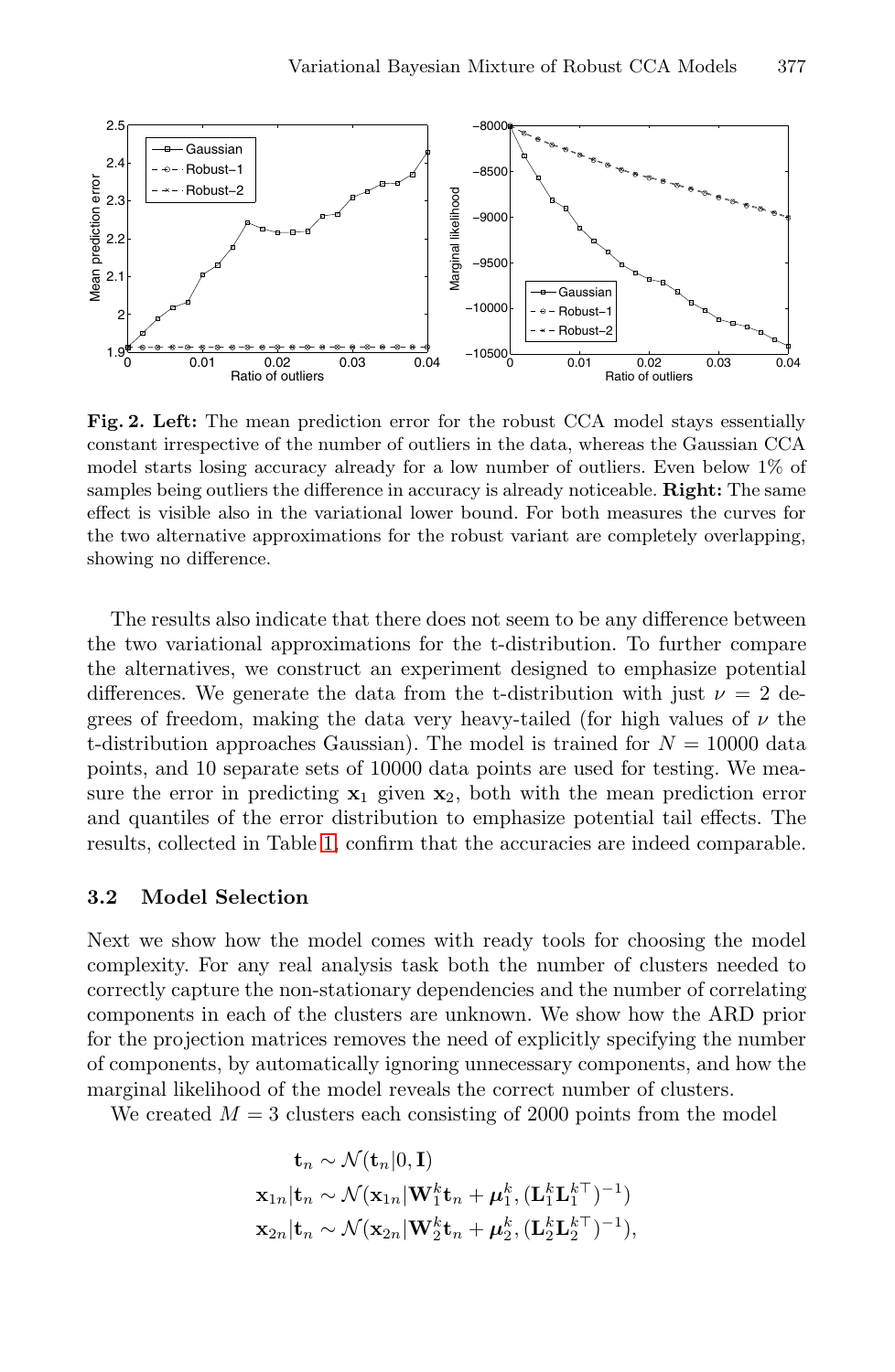<span id="page-8-0"></span>**Table 1.** Quantitative analysis of the prediction errors of the two alternative variational approximations for t-distributions. The table shows the mean prediction error over 10000 independent test samples, averaged over 10 different realizations of the data set, as well as different quantiles of the distribution of the errors. The two factorizations are equal with respect to all of the measures.

Approximation Mean 5% quantile 50% quantile 95% quantile

|            | Predict $\mathbf{x}_2 \mathbf{x}_1$ |        |        |         |
|------------|-------------------------------------|--------|--------|---------|
| q(u)q(t)   | 8.9180                              | 2.1766 | 6.2896 | 22.4195 |
| q(u)q(t u) | 8.9180                              | 2.1766 | 6.2895 | 22.4177 |
|            | Predict $\mathbf{x}_1 \mathbf{x}_2$ |        |        |         |
| q(u)q(t)   | 8.5027                              | 2.0908 | 5.9635 | 21.4362 |
| q(u)q(t u) | 8.5028                              | 2.0911 | 5.9636 | 21.4384 |

where the mean vector entries are drawn randomly so that the cluster centers are well seperated. The entries of the lower triangular matrices  $L_1$  and  $L_2$  are drawn from the uniform distribution between 0 and 0.5, with additional small positive entries added to the main diagonal, and the projection matrices **W**<sup>1</sup> and  $W_2$  are generated as

$$
\label{eq:W_1^k} \begin{aligned} \mathbf{W}_1^k &= \sum_{j=1}^{d_k} \mathbf{w}_{1j}^k \mathbf{e}_j^\top \\ \mathbf{w}_{1j}^k &\sim \mathcal{N}(\mathbf{w}_{1j}^k|\mathbf{1}, (10*\mathbf{I})^{-1}), \end{aligned}
$$

where  $d_k = \{3, 5, 7\}$  encodes the dimensionality of the latent space in each of the clusters. For  $x_2$  the procedure was the same.

Figure 3 shows two illustrations of the result, clearly demonstrating that the marginal likelihood grows until the correct number of clusters but does not improve further, indicating that coupling the likelihood with a reasonable prior on the number captures the correct complexity. The other sub-figure illustrates the projection matrix, revealing how only five components contain non-zero elements in the cluster that was created to have exactly five correlating components, even though the model was ran with maximal possible complexity (the number of dimensions that is here 50). Hence, the need for choosing the complexity is efficiently sidestepped. Note that the columns of the matrix have not been reordered for the illustration, but instead the approximation automatically learns the components roughly in the order of the magnitude.

# **4 MEG Analysis**

To concretize the scenarios where searching for mutual dependencies is likely to be useful, we apply the model to analysis of brain response to natural stimulus. For natural stimuli the traditional approaches are not sufficient due to lack of repetition and control in the stimulus, and more data-driven approaches are needed. The primary purpose of the experiment is to illustrate potential uses for the model, and more detailed neuroscientific analysis is omitted.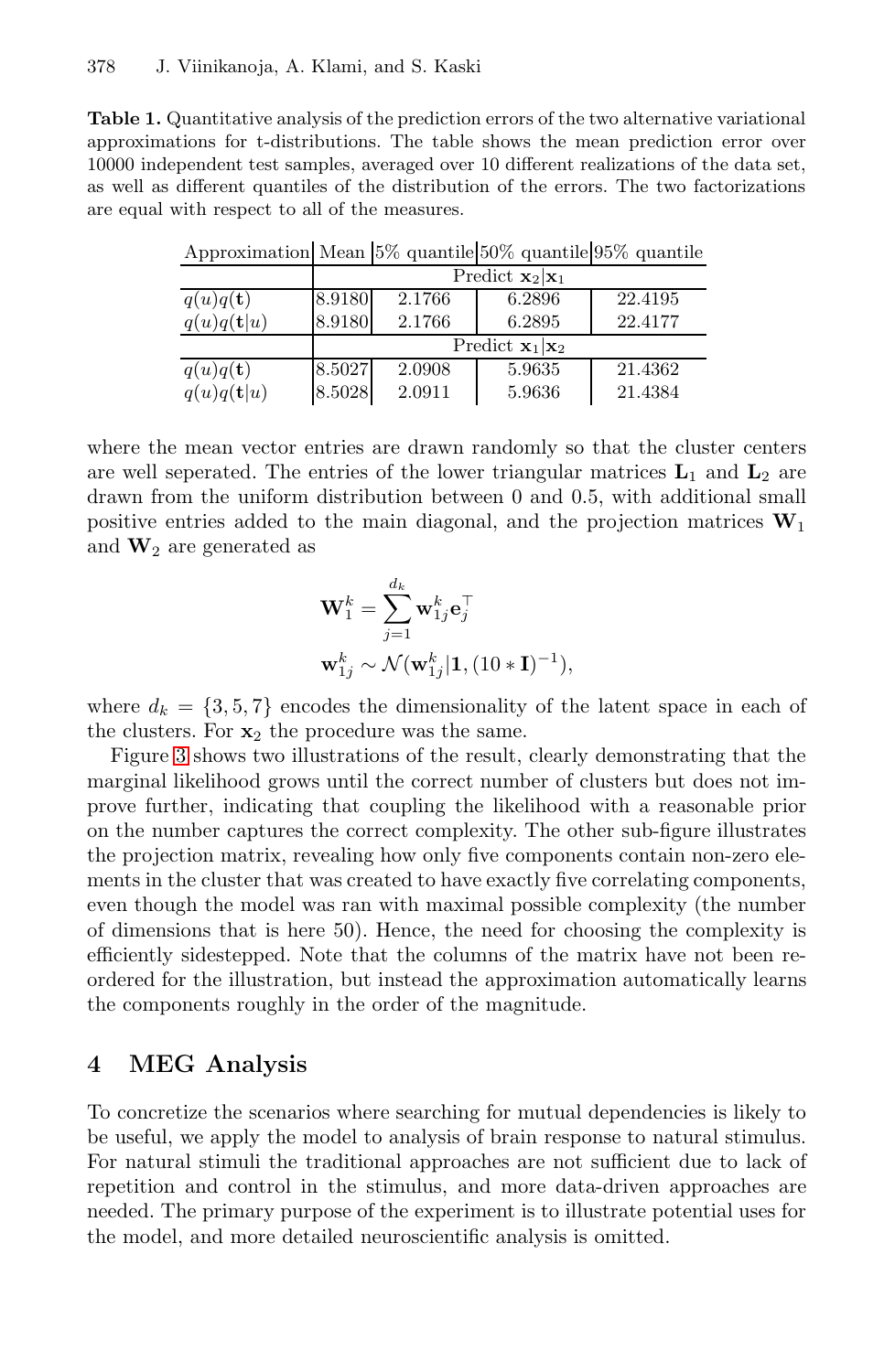

**Fig. 3. Left:** Marginal likelihood as a function of the number of clusters reveals that the data has three clusters. The likelihood remains constant for larger number of potential clusters because the model discovers only three clusters, leaving the rest empty. **Right:** Hinton plot of the projection matrix  $\mathbf{W}_x^3$  of the three cluster model shows how the model correctly captures the correlating dimensions. The ARD prior automatically pushes the elements to zero for excess dimensions, keeping high values only for the five true components.

In particular, we demonstrate how statistical dependencies between brain activity measurements done with MEG and measurements of the autonomic nervous system (ANS) can be used to create hypotheses on where to look for emotional responses in MEG data. MEG measures the cortical brain activity while emotional stimuli mainly cause response in the deeper regions, and hence it is generally unknown to which degree emotional responses are visible in MEG data (see [15] for a analysis of a simple controlled experiment). Since ANS measurements are highly informative of emotional activity, correlations between the two sources provide a link between MEG and the emotions.

In this paper we present the results from the point of view of further validating the applicability of the model. In detail, we show how relaxing the stationarity assumption of the signal by mixture modeling reveals stronger correlations between the signals, and how the mixture components found by the model are interpretable and directly linked with the e[moti](#page-15-8)onal stimuli labels not used in learning the model. These results complement the artificial experiments and show the model is directly applicable also for real scenarios, even for large sample sizes.

#### **4.1 Data**

We apply the model for joint analysis of brain oscillations and autonomic nervous system (ANS) response to emotionally loaded auditory stimuli [18]. Emotional sounds obtained from the International Affective Digitized Sounds (IADS-2) library with varying arousal and valence values were played while the brain activity of the test subjects was measured with MEG, and pupil diameter measured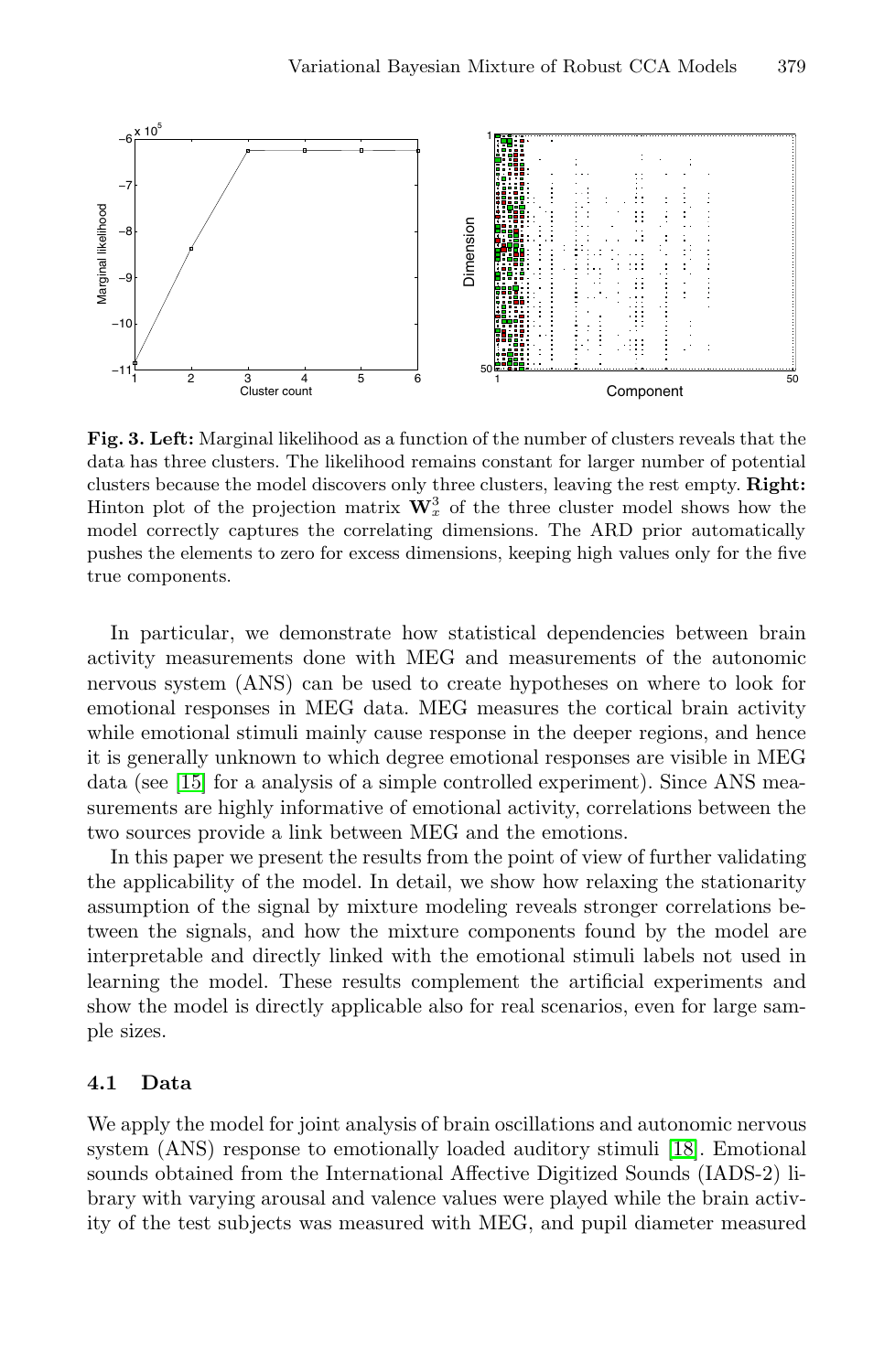with iView  $X^{TM}$  MEG eye tracker was used as an example signal for the ANS activity. A total of 48 stimuli, each lasting 6 seconds, were played with 10 second shade-in and shade-out periods.

We extract dependencies between a single MEG channel, chosen based on preliminary analysis, and pupil diameter, as a demonstration of what the model can achieve. The approach directly generalizes to more MEG channels and would also be applicable to other measurements of ANS, such as galvanic skin response or heart-rate variability, or combinations of those.

After basic signal pre-processing consisting of resampling, de-trending, filtering and renormalisation, we apply a sliding rectangular window function to both one-dimensional signals. The stimuli-evoked responses are time-localised in the MEG signal, and the resulting window-based feature representation is a natural choice for such short time analysis. In the context of the CCA-type models, this representation encodes the time-amplitude information through the mean vector and frequency-amplitude information in the CCA projections. In other words, projecting the signal windows to the canonical scores corresponds to filtering.

The model hyperparameters are set in exactly the same way as for the artificial data except for the prior precisions which are smaller (with the order of magnitude estimated from the empirical covariance matrices), because the biomedical signals are known to be very noisy.

### **4.2 Results**

Figure 4 (left) shows the marginal likelihood as a function of the number of clusters, showing that the data strongly supports more than one cluster and hence that the signal is clearly non-stationary. Solutions between two and five clusters are all sensible, whereas using more than five clusters does not improve the likelihood anymore. In fact, the excess clusters become empty during the learning process, and hence play no role.

One of the main advantages of relaxing the stationarity assumption is that the regions of the data space showing strong dependency can be separated from the rest, to better capture the correlations. This should be manifested as some clusters having high correlations, while some other clusters learn to model the less dependent parts. We use this observation to construct a measure for comparing our model with the alternative solution of first clustering the data in the joint space and applying classical CCA for each of the clusters separately: For each model complexity we measure the difference between the highest correlations in the most and least dependent clusters. The comparison method also uses variational inference for learning the clusters, and the result is then turned into a hard clustering in order to compute the CCA. It hence follows the basic approach of [7], but the clustering model is replaced with a better one to compensate for the gain by our improved inference.

Figure 4 (right) shows how finding the clusters and the dependencies together improves compared to the alternative. The joint clustering is not able to separate the dependent parts from the independent ones, but instead merely divides the data into clusters of roughly equal size having correlations relatively close to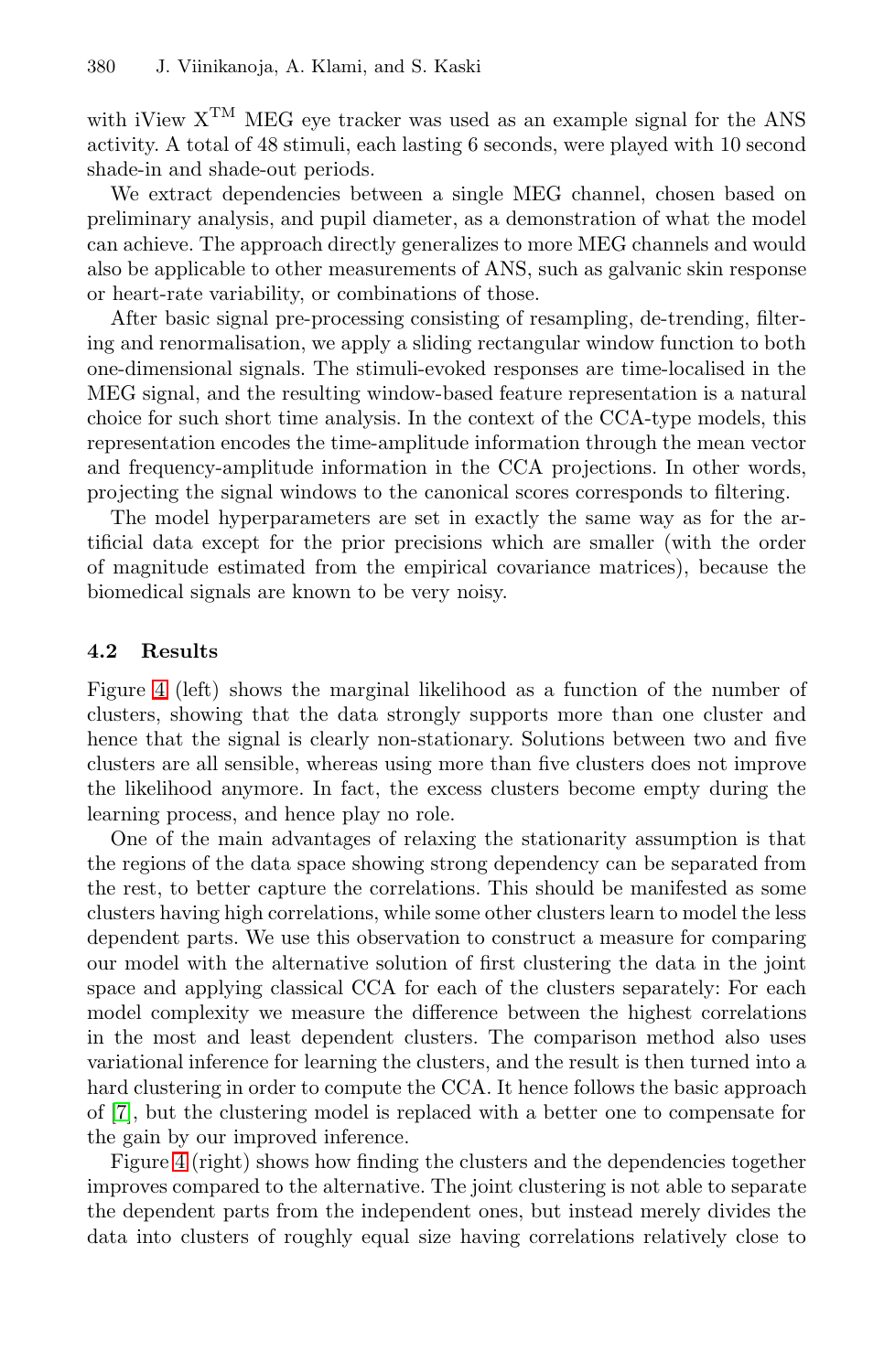

**Fig. 4. Left:** Marginal likelihood as a function of the number of clusters, showing how the data only supports at most five clusters. The baseline (dashed line) corresponds to the single-cluster solution, and the clear difference shows the improvement from relaxing the stationarity assumption. **Right:** Illustration of how the proposed model outperforms the alternative of first clustering the data and then applying classical CCA. The curves measure the ability of the model to separate different kinds of dependencies into different clusters, evaluated as the difference between the largest correlations in the most/least dependent cluster in the model.

each other. In[cre](#page-12-0)asing the number of clusters helps, since small enough clusters will start to capture the depen[de](#page-12-0)ncies even when they were learned to model the joint distribution, but even then the joint clusters cannot be directly interpreted as capturing different kind of dependencies.

Next we take the three-cluster solution of our model for closer analysis in order to demonstrate that the clusters are interpretable. We do not proceed to analyze the projection vectors that would reveal the signal filters needed for full neuroscientific analysis, but instead idenfity the clusters based on the mean profiles of the pupil data (Figure 5; left) and show how the cluster identities are linked with the emotional stimuli labels (Figure 5; right). The labels were not used in learning the model, and hence this serves as an external validation. The mean vectors reveal that the largest cluster corresponds to no activity, while the other two clusters correspond to pupil dilation and contraction. The histogram of the stimuli labels in each of the clusters shows that the two smaller clusters are enriched with the positive and negative stimuli, respectively, proving that the model has learned not only a link between MEG and ANS, but that the link is indeed related to the underlying natural stimulus.

### **5 Discussion**

Efficient and robust models for extracting statistical dependencies between multiple co-occurring data streams or signals are needed for exploratory analysis of complicated natural phenomena such as brain activity or cellular functions. We introduced a novel model that synthetises the latest advances in generative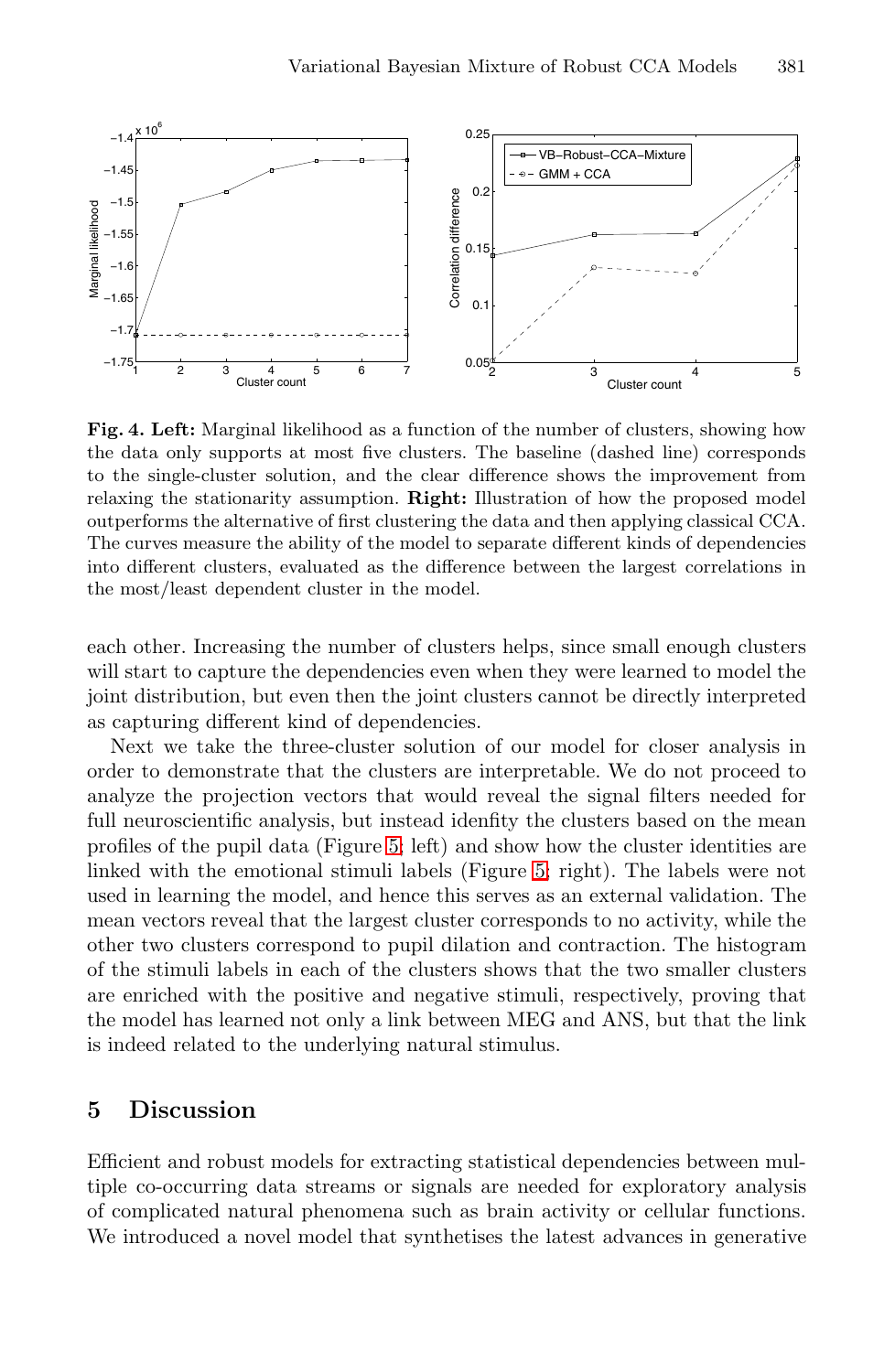<span id="page-12-0"></span>

**Fig. 5. Left:** Mean of the pupil diamet[er in](#page-15-4) each of the clusters. **Right:** Distribution of the stimuli labels in each of the clusters. The stimuli enumeration from 0 to 3 refers to no stimulus, enomotionally neutral stimulus, positive stimulus and negative stimulus, respectively. Note how samples with positive stimulus labels are enriched in the first cluster and samples with negative stimulus label in the second cluster.

dependency modeling to create a practically applicable tool for large-scale analysis. The robust mixture of canonical correlation analyzers combines the mixture solution of [10] with the variational approximation o[f \[](#page-15-2)[1](#page-15-6)[6\] a](#page-15-7)nd the robust CCA extension of [2] into a single model. The model is directly applicable to data sets of tens of thousands of observations, as demonstrated by the example application on the MEG data, and includes automatic solutions for model complexity selection. An open-source implementation of the model written in MATLAB is available at http://www.cis.hut.fi/projects/mi/software/vbcca/.

Furthermore, we studied alternative variational approximations for robust tdistribution models in general. Two different independence assumptions both lead to tractable approximations that have been used by earlier models [5,8,12]. We showed that the difference in the modeling accuracy between the two approximations is negligible, concluding that future variational approximations of scale-mixture models can choose either alternative based on the desired functional form for the predictive distributions, not needing to consider the modeling accuracy.

### **Acknowledgments**

The authors belong to the Adaptive Informatics Research Centre, a CoE of the Academy of Finland. The project was supported by the aivoAALTO project of the Aalto University and by the Academy of Finland decision number 133818, and was in part supported by the PASCAL2 EU NoE. We thank Siina Pamilo, Miika Koskinen, and Riitta Hari (Brain Research Unit, Low Temperature Laboratory, Aalto University School of Science and Technology) for providing the data used in the neuroscientific experiment.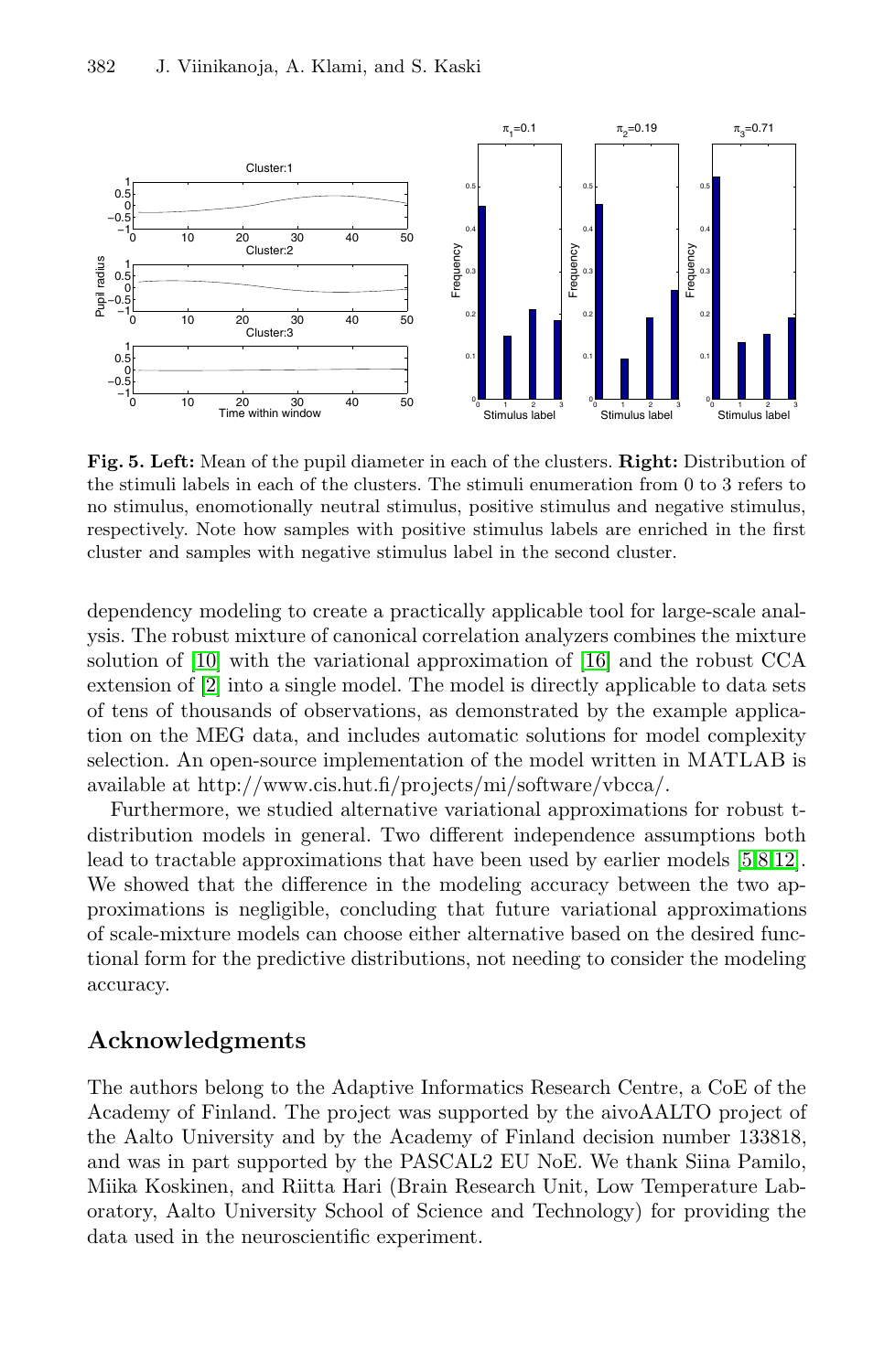# **Appendix: Variational EM-Update Equations**

The factorization  $q(u_n|z_n)q(\mathbf{t}_n|z_n)$  results in the variational distributions of the following form. The parameters of the approximation are implicitly defined as the symbols for which the right hand sides are conditioned on:

$$
q(\{\Psi_i\}) = \prod_{k=1}^{M} \mathcal{W}(\Psi_i^k | \widetilde{\gamma}_i^k, \widetilde{\Phi}_i^k))
$$

$$
q(\{\mu_i\}) = \prod_{k=1}^{M} \mathcal{N}(\mu_i^k | \mu_{\mu_i^k}, \Sigma_{\mu_i^k})
$$

$$
q(\{\mathbf{W}_i\}) = \prod_{k=1}^{M} \prod_{j=1}^{d_i} \mathcal{N}(\mathbf{W}_{ij}^k | \mu_{W_{ij}^k}, \Sigma_{W_{ij}^k})
$$

$$
q(\{\alpha_i\}) = \prod_{k=1}^{M} \prod_{j=1}^{d} \mathcal{G}(\alpha_{ij}^k | a_{ij}^k, b_{ij}^k)
$$

$$
q(\mathbf{t}_n | z_{nk} = 1) = \mathcal{N}(\mathbf{t}_n | \mu_{t_{nk}}, \Sigma_{t_{nk}}^{-1})
$$

$$
q(u_n | z_{nk} = 1) = \mathcal{G}(u_n | \alpha_{q_{nk}}, \beta_{q_{nk}})
$$

$$
q(z_n) = \text{Multinomial}(z_n | r_n).
$$

The update rules needed for learning the parameters of the approximation are then given by the following formulas, where  $\langle A \rangle_{q(\cdot)}$  denotes the expectation of A with respect to  $q(\cdot)$ . In addition, we denote the dimensionality of  $\mathbf{x}_{in}$  with  $d_i$  and the latent space dimensionality with  $D$ :

$$
\mu_{t_{nk}} = \Sigma_{t_k} \left( \sum_{i=1}^2 \langle (\mathbf{W}_i^k)^{\top} \Psi_i^k(\mathbf{x}_{in} - \mu_{ik}) \rangle_{q(\{\mu_i\})q(\{\Psi_i\})q(\{\mathbf{W}_i\})} \right)
$$
  

$$
\Sigma_{t_{nk}}^{-1} = \langle u_n \rangle_{q(u_n|z_{nk}=1)} \left( \sum_{i=1}^2 \langle (\mathbf{W}_i^k)^{\top} \Psi_i^k \mathbf{W}_i^k \rangle_{q(\{\Psi_i\})q(\{\mathbf{W}_i\})} + \mathbf{I}_D \right)
$$
  

$$
= \langle u_n \rangle_{q(u_n|z_{nk}=1)} \Sigma_{t_k}
$$

$$
\alpha_{q_{nk}} = \frac{\nu_k + \sum_{i=1}^2 d_i + D}{2}
$$
\n
$$
\beta_{q_{nk}} = \nu_k/2 + \langle \frac{1}{2} \mathbf{t}_n^{\top} \mathbf{t}_n \rangle_{q(\mathbf{t}_n | z_{nk} = 1)} + \sum_{i=1}^2 \langle \frac{1}{2} (\mathbf{x}_{in} - \mathbf{W}_i^k \mathbf{t}_n - \boldsymbol{\mu}_i^k)^{\top} \boldsymbol{\Psi}_i^k (\mathbf{x}_{in} - \mathbf{W}_i^k \mathbf{t}_n - \boldsymbol{\mu}_i^k) \rangle_{q(\ast)}
$$
\nwhere  $q(\ast) = q(\mathbf{t}_n | z_{nk} = 1)q(\{\boldsymbol{\mu}_i\})q(\{\boldsymbol{\Psi}_i\})q(\{\mathbf{W}_i\})$ )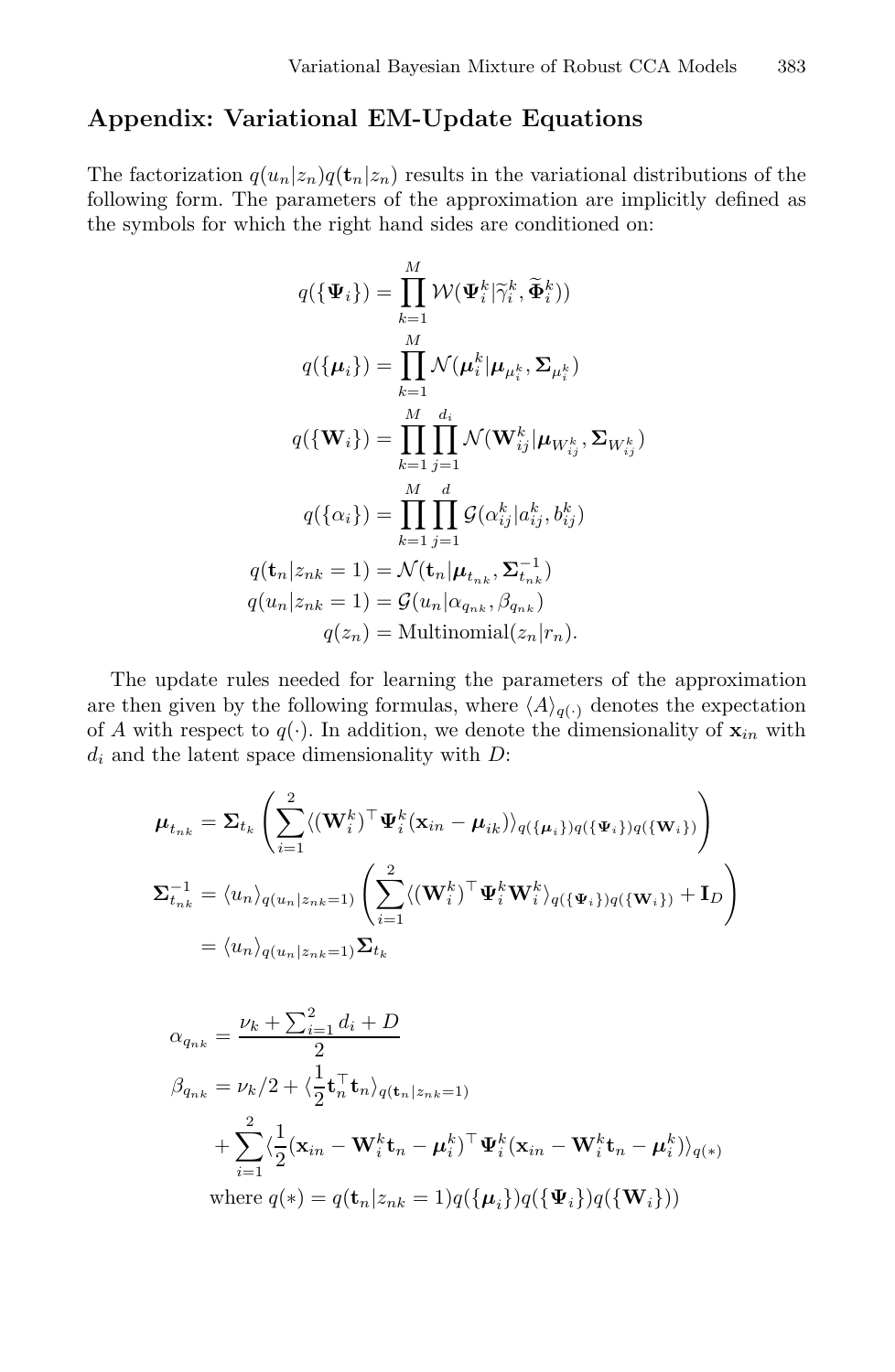$$
\ln \rho_{nk} = \ln \pi_k - D_{\text{KL}}(q(u_n|z_{nk} = 1)||p(u_n|z_{nk} = 1))
$$
  
\n
$$
- \langle D_{\text{KL}}(q(t_n|z_{nk} = 1)||p(t_n|z_{nk} = 1, u_n))\rangle_{q(u_n|z_{nk} = 1)}
$$
  
\n
$$
+ \sum_{i=1}^{2} \langle \ln p(\mathbf{x}_{in}|z_{nk} = 1, u_n, t_n) \rangle_{q(\{\mu_i\})q(\{\Psi_i\})q(\{\mathbf{W}_i\})q(u_n|z_{nk} = 1)q(t_n|z_{nk} = 1)}
$$
  
\n
$$
r_{nk} = \frac{\rho_{nk}}{\sum_{j=1}^{K} \rho_{nk}} \tilde{\gamma}_i = \gamma_i + \sum_{n=1}^{N} q(z_{nk})
$$
  
\n
$$
(\tilde{\Phi}_i^k)^{-1} = (\Phi_i)^{-1} + \sum_{n=1}^{N} q(z_{nk}) \langle ((\mathbf{x}_{in} - \mathbf{W}_i^k \mathbf{t}_n - \mu_i^k) \dots \times (\mathbf{x}_{in} - \mathbf{W}_i^k \mathbf{t}_n - \mu_i^k)^{\top} u_n) \rangle_{q(u_n, t_n|z_{nk} = 1)q(\{\mathbf{W}_i\})q(\{\mu_i\})}
$$
  
\n
$$
\sum_{\mu_i^k} = \beta_i \mathbf{I} + \sum_{n=1}^{N} q(z_{nk}) \langle u_n \Psi_i^k \rangle_{q(u_n|z_{nk} = 1)q(\{\mathbf{W}_i\})q(\{\mu_i\})}
$$
  
\n
$$
\mu_{\mu_i^k} = \sum_{\mu_i^k} (\sum_{n=1}^{N} q(z_{nk}) \langle u_n \Psi_i^k (\mathbf{x}_{in} - \mathbf{W}_i^k \mathbf{t}_n) \rangle_{q(u_n, t_n|z_{nk} = 1)q(\{\mathbf{W}_i\})q(\{\Psi_i\})})
$$
  
\n
$$
\sum_{\nu_{ij}^k}^{-1} = \langle \text{diag}(\alpha_i^k) \rangle_{q(\{\alpha_i\})} + \sum_{n=1}^{N} q(z_{nk}) \langle u_n \mathbf{t}_n \mathbf{t}_n^{\top} (\Psi_i^k)_{(j,j)} \rangle_{q(u_n, t_n|z_{nk} = 1)q(\{\
$$

# **References**

- 1. Archambeau, C., Verleysen, M.: Robust Bayesian clustering. Neural Networks 20, 129–138 (2007)
- <span id="page-14-0"></span>2. Archambeau, C., Delannay, N., Verleysen, M.: Robust probabilistic projections. In: Cohen, W., Moore, A. (eds.) Proceedings of ICML 2006, the 23rd International Conference on Machine Learning, pp. 33–40. ACM, New York (2006)
- <span id="page-14-1"></span>3. Bach, F.R., Jordan, M.I.: A probabilistic interpretation of canonical correlation analysis. Tech. Rep. 688, Department of Statistics, University of California, Berkeley (2005)
- <span id="page-14-2"></span>4. Beal, M.: Variational algorithms for approximate Bayesian inference. Ph.D. thesis, Gatsby Computational Neuroscience Unit, University College London, UK (2003)